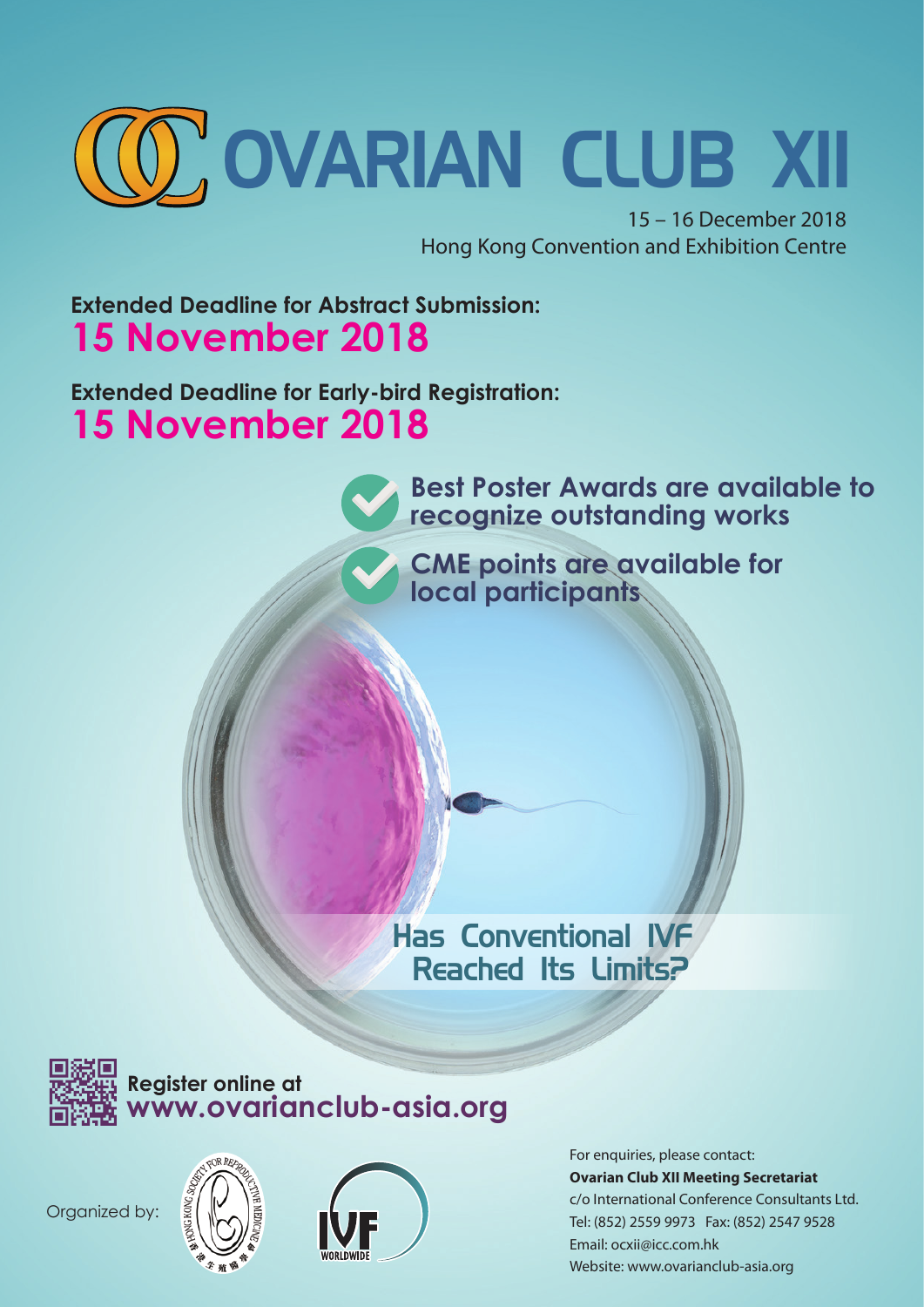# 15 – 16 December 2018 **OVARIAN CLUB XII**

Hong Kong Convention and Exhibition Centre

# **PROGRAMME**

### **15 December 2018 (Saturday)**

| Registration<br>08:30 - 08:45 Opening Ceremony<br>08:45 – 10:15 Session 1: Present and Future<br>The Future of ART: Should We, and Can                                                                                       |                                 |
|------------------------------------------------------------------------------------------------------------------------------------------------------------------------------------------------------------------------------|---------------------------------|
|                                                                                                                                                                                                                              |                                 |
|                                                                                                                                                                                                                              |                                 |
|                                                                                                                                                                                                                              |                                 |
| We, Avoid the Mad Hatter'S Tea Party                                                                                                                                                                                         | <b>Gerald SCHATTEN</b><br>(USA) |
| Have We Reached the Limit in Human<br><b>IVF</b>                                                                                                                                                                             | Pasquale PATRIZIO<br>(USA)      |
| The Autoimmune Bases of Infertility and Dongzi YANG<br>Repeated Implantation Failure After IVF/<br><b>ICSI-ET</b>                                                                                                            | (China)                         |
| 10:15 – 10:45 Coffee Break & Exhibition                                                                                                                                                                                      |                                 |
| 10:45 - 12:45 Session 2: Oocyte Quality                                                                                                                                                                                      |                                 |
| Monica LARONDA<br>3D Ovary<br>(USA)                                                                                                                                                                                          |                                 |
| Tissue Engineering Approaches for In-<br>Vitro Spermatogenesis (3D Testes)                                                                                                                                                   | Ahmed REDA<br>(Belgium)         |
| Characterizing Human Spermatogonial<br>Stem Cells at the Single-cell Level                                                                                                                                                   | <b>Brian HERMANN</b><br>(USA)   |
| John McCARREY<br>On the Origin of Spermatogonial Stem<br>Cells<br>(USA)                                                                                                                                                      |                                 |
| 12:45 - 13:45 Lunch Symposium:<br>The Aged Ovary                                                                                                                                                                             | <b>Sherman SILBER</b><br>(USA)  |
| 13:45 - 14:00 Break                                                                                                                                                                                                          |                                 |
| 14:00 - 16:00 Session 3: Fertilization                                                                                                                                                                                       |                                 |
| Introducing the EPSC, Comparison with<br>hESC and iPSC                                                                                                                                                                       | Pentao LIU (Hong<br>Kong)       |
| $14:30 - 15:00$<br>Mechanism Regulating the Activation of Kui LIU (Sweden)<br>Primordial Follicles and the Application<br>in Treatment Female Fertility Caused by<br>Defects in the Development of Small<br><b>Follicles</b> |                                 |
| Vasvorin - A New Ovary Regulator                                                                                                                                                                                             | Nava DEKEL (Israel)             |
| <b>Gerald SCHATTEN</b><br>The Role of Sperm in Facilitation of<br>Fertilization<br>(USA)                                                                                                                                     |                                 |
| 16:00 – 16:30 Coffee Break & Exhibition                                                                                                                                                                                      |                                 |
| Session 4: Have We Reach the End                                                                                                                                                                                             |                                 |
| How Can We Improve Outcome<br>(Embryology)                                                                                                                                                                                   | Simon FISHEL (UK)               |
| The Future of IVF - Can We Be Better                                                                                                                                                                                         | Nobert GLEICHER<br>(USA)        |
|                                                                                                                                                                                                                              |                                 |

### **Has Conventional IVF Reached Its Limits?**

**16 December 2018 (Sunday)**

| Time                | Programme                                                                                                                                                                     |                                        |  |
|---------------------|-------------------------------------------------------------------------------------------------------------------------------------------------------------------------------|----------------------------------------|--|
| $08:00 - 08:30$     | Registration                                                                                                                                                                  |                                        |  |
|                     | 08:30 – 10:00 Session 5: Non-invasive Screening and Diagnosis                                                                                                                 |                                        |  |
| $08:30 - 09:00$     | Prenatal and Preimplantation Genetic<br>Tests: Pitfalls and Faults We Have to<br><b>Watch For</b>                                                                             | <b>Brian CHUNG</b><br>(Hong Kong)      |  |
| $09:00 - 09:30$     | Cumulative Data on Advances in<br>Preimplantation Genetic Diagnosis -<br>MALBAC, MIASC, NICS                                                                                  | Sijia LU (China)                       |  |
|                     | 09:30 - 10:00 Clinical Advances in Diagnosis and<br><b>Treatment of Single Gene Diseases</b>                                                                                  |                                        |  |
|                     | 10:00 - 10:30 Coffee Break & Exhibition                                                                                                                                       |                                        |  |
|                     | 10:30 - 12:00 Session 6: Fertility Preservation                                                                                                                               |                                        |  |
| $10:30 - 11:00$     | Gonadal Damage and Possible<br>Prevention from Chemotherapy and<br>Radiation Therapy                                                                                          | Kyle ORWIG (USA)                       |  |
| $11:00 - 11:30$     | Cumulative Experience in Fertility<br>Preservation                                                                                                                            | <b>Claus ANDERSON</b><br>(Denmark)     |  |
| $11:30 - 12:00$     | Gamete and Embryo Freezing in Future<br>Preservation Vs Ovarian Tissue Freezing                                                                                               | <b>Sherman SILBER</b><br>(USA)         |  |
|                     | 12:00 - 13:00 Lunch Symposium:<br>PCOS 2018 Guideline Explained                                                                                                               | <b>Michael COSTELLO</b><br>(Australia) |  |
| 13:00 - 13:15 Break |                                                                                                                                                                               |                                        |  |
|                     | 13:15 - 15:15 Session 7: Genetic Influence in Pregnancy                                                                                                                       |                                        |  |
| $13:15 - 13:45$     | The Potential for ART to Introduce<br>Epigenetic Abnormalities (Epimutations) (USA)                                                                                           | John McCARREY                          |  |
| $13:45 - 14:15$     | Mitochondrial Replacement by Pre-<br>Pronuclear or Polar Body Transfer in<br>Human Embryos                                                                                    | Zijiang CHEN<br>(China)                |  |
| $14:15 - 14:45$     | Genes in Fertilization Failure and<br>Treatment                                                                                                                               | Yangping KUANG<br>(China)              |  |
| $14:45 - 15:15$     | Gene Editing and IVG: Legal and Ethical<br><b>Issues</b>                                                                                                                      | Vardit RAVITSKY<br>(Canada)            |  |
|                     | 15:15 - 15:45 Coffee Break & Exhibition                                                                                                                                       |                                        |  |
|                     | 15:45 - 17:15 Session 8: Endometrium and Implantation                                                                                                                         |                                        |  |
| $15:45 - 16:15$     | Chromosomal Analysis of the Embryos.<br><b>Current Status and New Challenges</b>                                                                                              | Nasser AL-ASMAR<br>(Spain)             |  |
| $16:15 - 16:45$     | Single Cell RNAseg Provides a Molecular<br><b>Felipe VILELLA</b><br>and Cellular Cartography of Changes to<br>(Spain)<br>the Human Endometrium Through the<br>Menstrual Cycle |                                        |  |
| $16:45 - 17:15$     | Endometrial Microbiome, a New Piece in   Inmaculada<br><b>Endometrial Factor</b>                                                                                              | <b>MORENO</b> (Spain)                  |  |
|                     |                                                                                                                                                                               |                                        |  |

*Programme is subject to change without prior notice.* 

# **REGISTRATION FEE**

|                                            | <b>Early-bird Registration</b> | <b>Regular Registration</b> |
|--------------------------------------------|--------------------------------|-----------------------------|
|                                            | (On / before 15 November 2018) | (After 15 November 2018)    |
| Full Delegates – Physicians and Scientists | HK\$3,200 (US\$400)            | HK\$4,200 (US\$540)         |
| Local Delegates                            | HK\$1,600 (US\$200)            | HK\$2,300 (US\$300)         |
| (China, Hong Kong and Macao)               |                                |                             |
| Allied Health                              | HK\$1,000 (US\$125)            | HK\$1,600 (US\$200)         |
| Trainees and Students*                     | HK\$1,000 (US\$125)            | HK\$1,600 (US\$200)         |

*• Registration fees include participation in scientific sessions, meeting materials, coffee/tea and Lunch.*

*• The registration fees listed in US Dollar (US\$) are for reference only. Registration fees will be charged in Hong Kong Dollars.*

*\* Verification letter on letterhead from your institute/hospital is required to qualify for Trainees/Students fee.*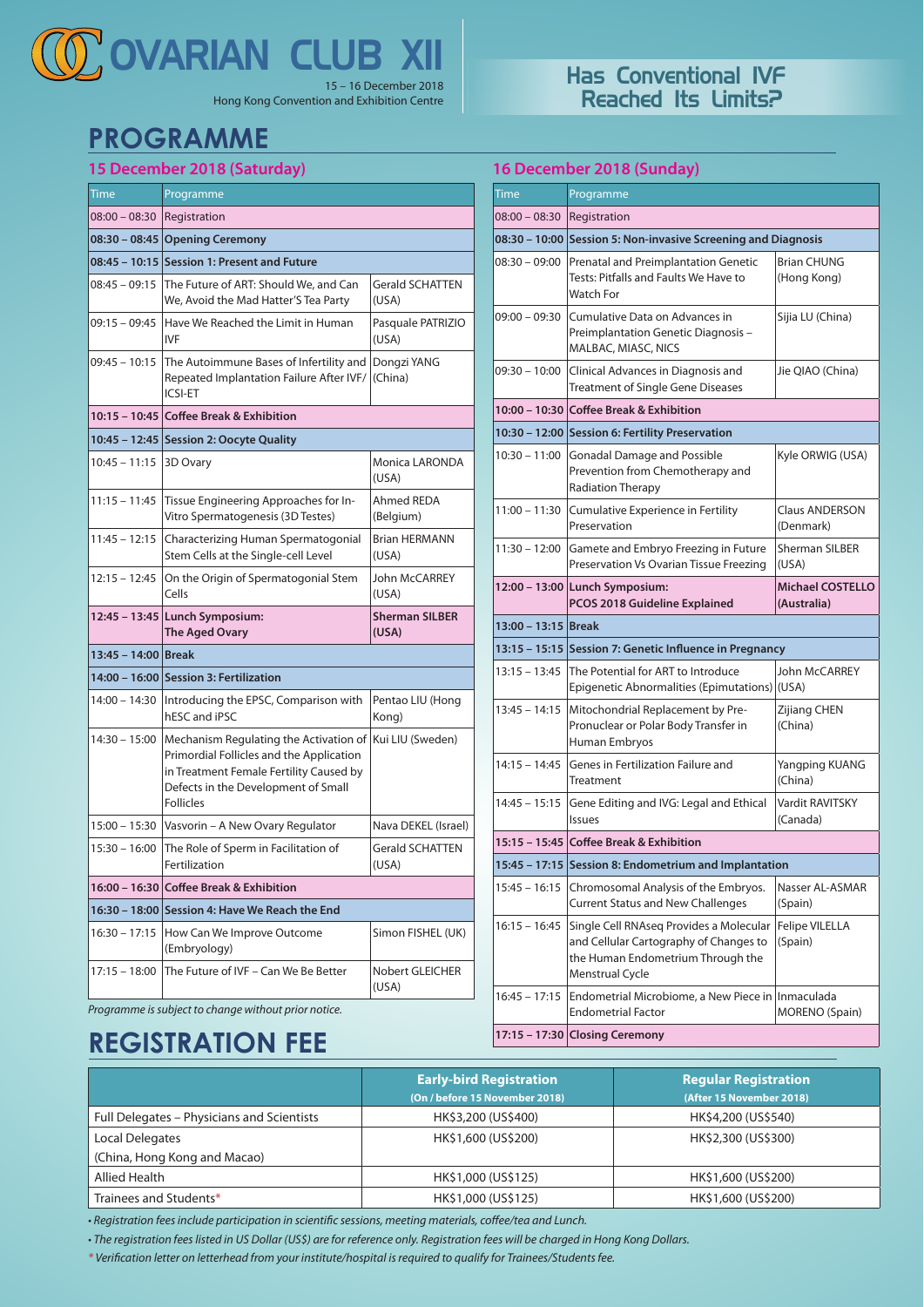### **Ovarian Club XII**

**Has Conventional IVF Reached Its Limits?**

**15 – 16 December 2018 Hong Kong Convention and Exhibition Centre**

## **REGISTRATION FORM** Please complete this form and return it with the appropriate payment to: **International Conference Consultants Ltd. (ICC LTD)** Office Address: Unit C-D, 17/F, Max Share Centre, 373 King's Road, North Point, Hong Kong Tel: (852) 2559 9973 Fax: (852) 2547 9528 Email: ocxii@icc.com.hk Website: www.ovarianclub-asia.org **A. PERSONAL INFORMATION** *\* Mandatory Fields (Please type or print in block letters and where appropriate)* Title:\*  $\Box$  Prof.  $\Box$  Dr.  $\Box$  Mr.  $\Box$  Mrs.  $\Box$  Ms.  $\Box$  Others, please specify  $\Box$ Family Name (Last Name):\* Given Name (First Name):\* Given Name (First Name):\* Given Name (First Name):\* Given Name (First Name): \* Given Name (First Name): \* Given Name (First Name): \* Given Name (First Name): \* Given Name Position:\* Department: Institute/Hospital:\* Address:\* City/Region/State: Postcode: Postcode: City/Region/State: Country: \* Country: \* Country: \* Country: \* Country: \* Country: \* Country: \* Country: \* Country: \* Country: \* Country: \* Country: \* Country: \* Country: \* Country: \* Tel:\*^ Mobile:^ Fax:^ Email:\* ^*(country code) (area code) number (Email is required for further communication.)*

Dietary Requirement:  $\Box$  Vegetarian  $\Box$  Allergic to Food (Please specify:  $\Box$ 

### **B. REGISTRATION FEE**

| <b>Category</b>                                 | <b>Early Bird Registration</b><br>(On / before 15 November 2018) | <b>Regular Registration</b><br>(After 15 November 2018) |
|-------------------------------------------------|------------------------------------------------------------------|---------------------------------------------------------|
| Full Delegates - Physicians and Scientists      | $\Box$ HK\$3,200 (US\$400)                                       | $\Box$ HK\$4,200 (US\$540)                              |
| Local Delegates<br>(China, Hong Kong and Macao) | $\Box$ HK\$1,600 (US\$200)                                       | $\Box$ HK\$2,300 (US\$300)                              |
| Allied Health                                   | $\Box$ HK\$1,000 (US\$125)                                       | $\Box$ HK\$1,600 (US\$200)                              |
| Trainees and Students*                          | $\Box$ HK\$1,000 (US\$125)                                       | $\Box$ HK\$1,600 (US\$200)                              |

*• Registration fees include participation in scientific sessions, meeting materials, coffee/tea and lunch.*

*• The registration fees listed in US Dollar (US\$) are for reference only. Registration fees will be charged in Hong Kong Dollars.*

*\* Verification letter on letterhead from your institute/hospital is required to qualify for Trainees and Students fee.*

#### **C. PAYMENT DECLARATION**

| I hereby agree to be bound by the rules and regulations of the Meeting and would like to settle the payment in HK\$ |     |
|---------------------------------------------------------------------------------------------------------------------|-----|
|                                                                                                                     | by: |
|                                                                                                                     |     |

**Cheque** made payable to **"International Conference Consultants Limited"**

#### **Credit Card (in Hong Kong dollars only)**

*\*The Meeting Secretariat will send you an online payment in a separate email.*

#### **Rules and Regulations (Registration):**

- 1. Each registrant should complete a separate registration form.
- 2. Registration form without payment will NOT be processed. Please do NOT send cash.
- 3. International Conference Consultants Ltd (ICC LTD) will send a letter of confirmation by email upon receipt of your registration form and full payment. Kindly check the letter of confirmation. Any changes or alterations must be made in writing to ICC LTD.
- 4. Cancellations must be made in writing to ICC LTD and the refund will be made after the meeting. If cancellation is received on or before 30 September 2018, 50% of the registration fee will be refunded. Thereafter, there is no refund of registration fee.
- 5. The program is subject to change without prior notice. In the event of cancellation of the Meeting, the only liability of the Organizers is to refund all the fees paid.
- 6. All enquiries, changes and cancellations should be made in writing to ICC LTD.
- 7. All the payments are in Hong Kong Dollars only. Exchange rate is approximately US\$1 = HK\$7.75.